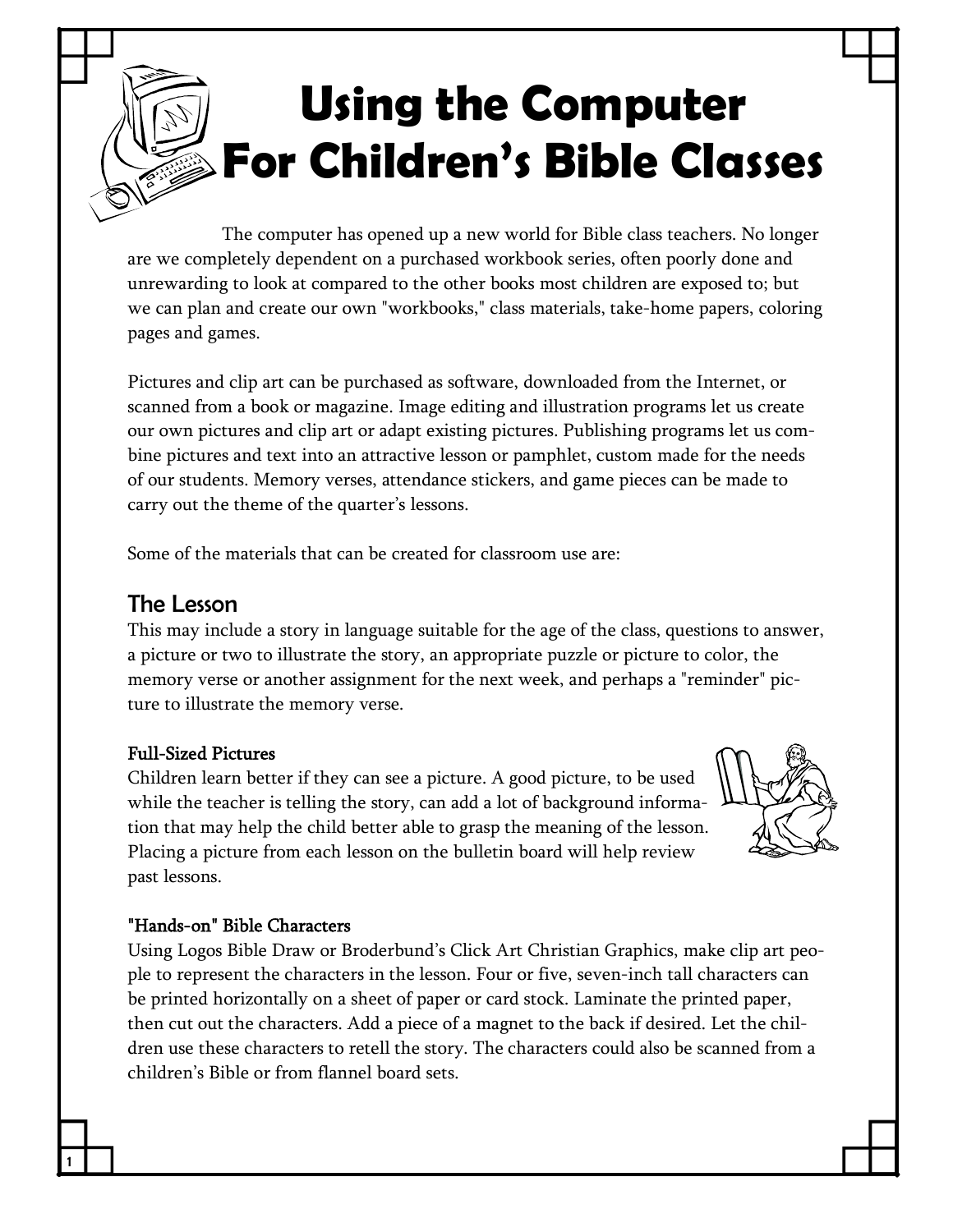#### Take-Home Papers, Homework

Let the students and the parents know what is expected of them by sending home "assignments" appropriate to the age of the student. Make sure the parents know if they are expected to read the lesson to the child or to help the child learn his memory verse, find answers to ques tions, or complete an exercise.

#### In-class Activities, Coloring Pictures

Young children need to do more than to sit quietly in a class and listen to the teacher. An attractive, well-chosen puzzle, coloring picture or other activity can reinforce the lesson (but should be more than just "busy work.")

#### Attendance Charts

More than just a way to count the number of times a child has been in class, an attendance chart can be a growing review of the material that has been covered and a way for a child and his parents to see the progress being made. An attendance chart can be a collection of stickers representing memory verses learned, a map of the twelve tribes of Israel, pictures of the twelve apostles, etc.

#### Game Pieces

Customize familiar games with game boards and pieces designed for a particular series of lessons.

# Using Pre‐Made Supplies

Some of the supplies available in office supply stores than can be used in creative ways are:

#### Business Cards

Inkjet (or laser) Business Card Stock can be purchased in quantities of 30 perforated sheets of ten cards each. Many software programs such as Microsoft Works and Microsoft Pub lisher have programs that allow you to print business cards. The programs are set up to make all the cards alike, but in Microsoft Publisher, it is not difficult to make a template so that one can design a page of ten different cards. These cards can be used for:

#### Memory verses

2 L

- Give each child a card with the memory verse on one side and a picture on the other. For younger children, the picture acts as an aid in remem bering.
- · For older children, put one word on each card, pass them out in class and let the children put them in order.
- · Print the memory verse in large letters on a full sheet, tear the cards apart and let the children put it together like a jig-saw puzzle. Print a sheet for each child and see who can complete his first.





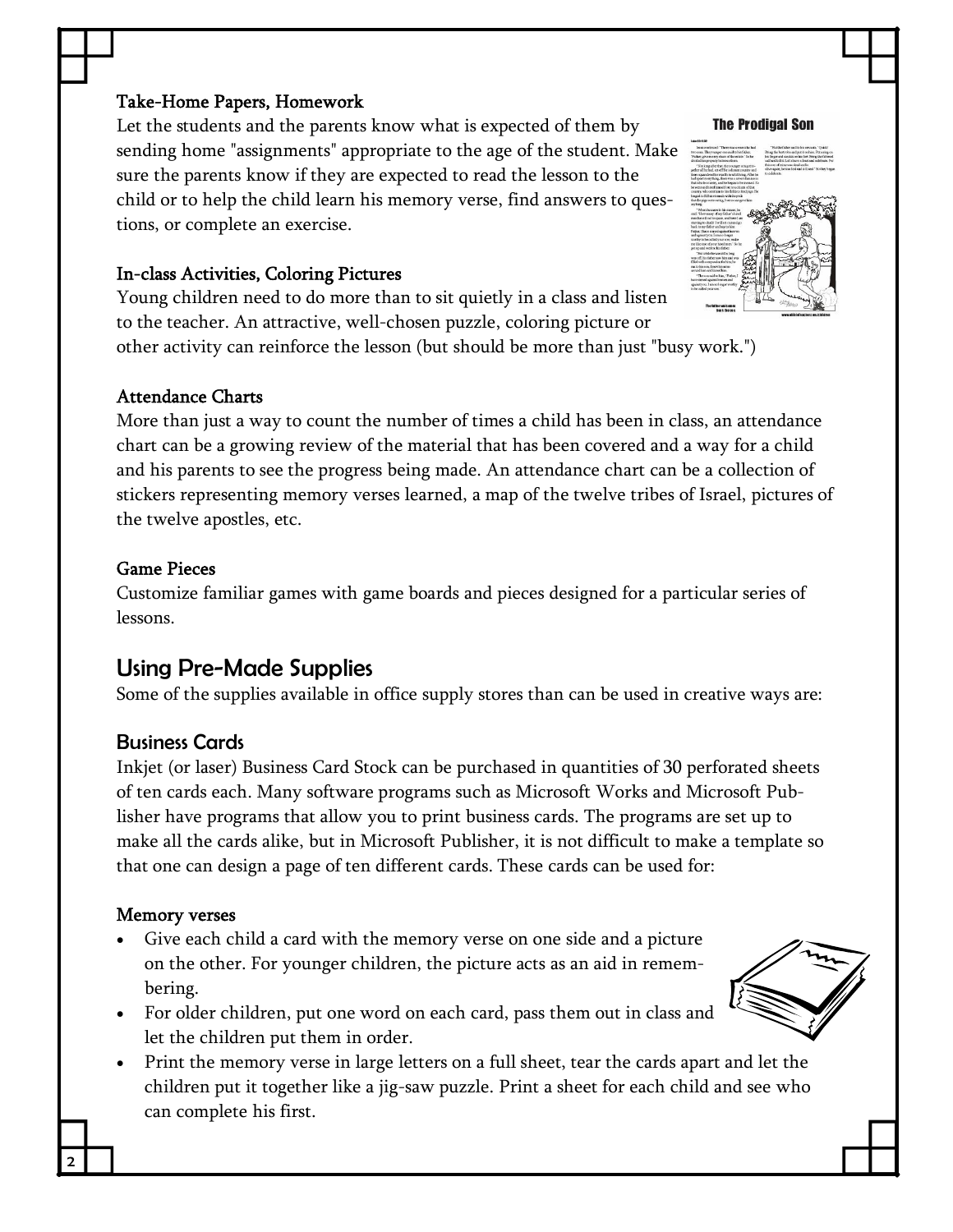#### Books of the Bible

- Put one book of the Bible on each card. Laminate them before cutting, if desired.
- · For younger children, use a clip art program to put a different picture on each card. Make a set for each child.
- · Add a business card sized magnet (available in office supply stores) to the back of each card-some white marking boards will hold magnets, otherwise use a cookie sheet. Let a child practice putting the books of the Old or New Testament in order.

#### Game Pieces

Make a game of "Concentration" using the pictures you have used for the memory verses. The child who chooses two matching pictures must say the memory verse before keeping the pictures.

#### **Magnets**

#### Jig-saw puzzles

- Scan a picture & print it, or print a clip-art picture appropriate to the lesson, page size on the business card stock. Tear it into the separate cards, back them with magnets, and use as a jig-saw puzzle. Make a different one for each child, if desired & have them put it together and tell the story.
- Several companies make magnet backed sheets of paper  $(8 \frac{1}{2} \times 11)$ that are flexible enough to go through an inkjet printer. Colorful pic tures scanned from children's Bibles may be printed on these mag netic sheets, laminated on the printed side, if desired, and cut into pieces for youngsters to reassemble on a cookie sheet.

#### **Stickers**

3 I

Mailing labels come in all shapes and sizes. I find the most useful to be sheets of the 2"x4" mailing labels and the 3"x3" diskette labels. Clip art can be sized to fit on these labels and either cut to shape or used as is for attendance charts, to complete pictures, for matching exercises, or other classroom activities. I also make colorful name tags at the beginning of each quarter for the students to put on their notebooks and attendance charts.





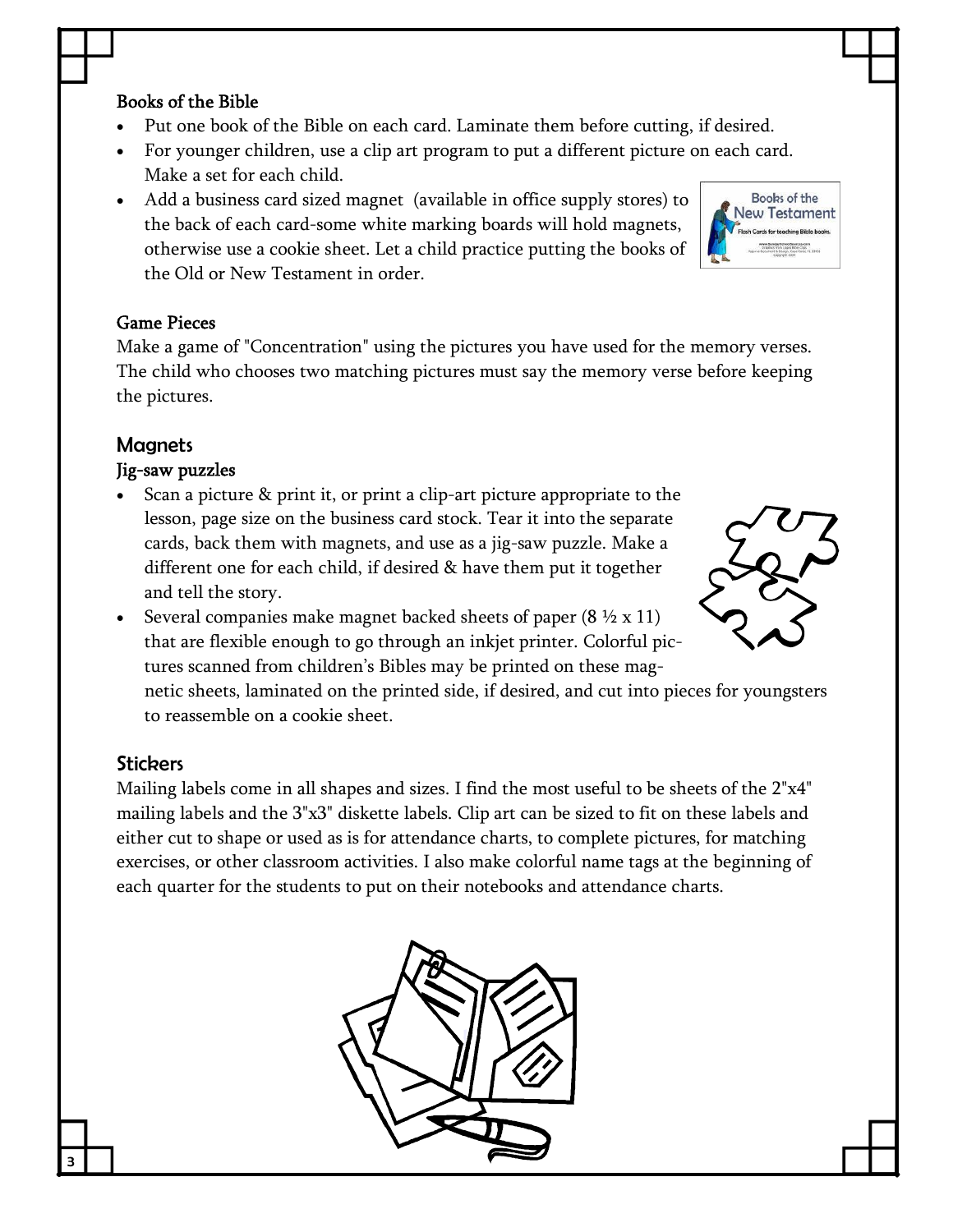#### Clip Art

The best clip-art program I have found is by Logos. It is called **Bible Clips** and has pictures that can be used in any size, figures and objects that can be combined into new pictures, and

can be used in full color for complete pictures or for flannel board figures, or in black and white for pictures to color. It comes with a graphics program and the clip art is vector art, that can be resized without loss of quality. (The files come in the proprietary .GED format as well as exporting to .WMF and .CDR formats.) I find I use it a lot. It comes with a manual which shows all the figures and objects available.

Broderbund's Click Art Christian Graphics is a very extensive, 2-CD set of clip art intended for Bible classes and church publications of all kinds. I find the most useful pictures for my purposes are those illustrating Bible stories (unfortunately only about one-fifth of the total number of pictures,) but they do have good pictures of children, families, animals, etc., which are also useful for some lessons. Many of the individual line drawings can be com bined into a single picture in order to illustrate a particular story or concept. The images are .WMF file types which can be scaled in size without loss of quality. This program also comes with a WMF image editor and an image browser. (This program is no longer avail able direct from Broderbund, but you may find it on E-bay or overstock shelves.)

Softkey's Religious Clip Art is an inexpensive clip art program of simple pictures to add interest to a lesson or page of questions. One advantage of this program is the album-if you find suitable clip art from another source, or the Internet, the pictures can be copied into this album and categorized. Make your own clip art by scanning a picture (from a children's Bible story book, for example) and enlarging it to page size, or reducing it to fit onto a busi ness card.

# **Copyrights**

4 I

As you download pictures or scan pictures or text for use in your class, remember that the artists, authors, or publishers hold the copyrights to these items. It is our responsibility to find out to what extent we can use their work in the materials we make for our classes. Most providers allow you to use a picture for your own personal use, which would cover most instances of classroom use. (Although they may place a

limit on the number of pieces of clip art from a collection you can use in one publication, or the number of copies you can make.) Many will not allow you to sell the art, or anything made using the art. The most liberal (such as Logos Bible Clips) will allow you to use it in any way you want with the exception of including it in a collection of clip art to sell. Some Internet sources such as Jupiter Images (http://www.jupiterimages.com) allow you to use the clip art you get from their site only as long as you are a subscriber. Read the copyright information provided with the software or on the website. If in doubt, write or email the publisher/artist/author. Get an answer in writing.



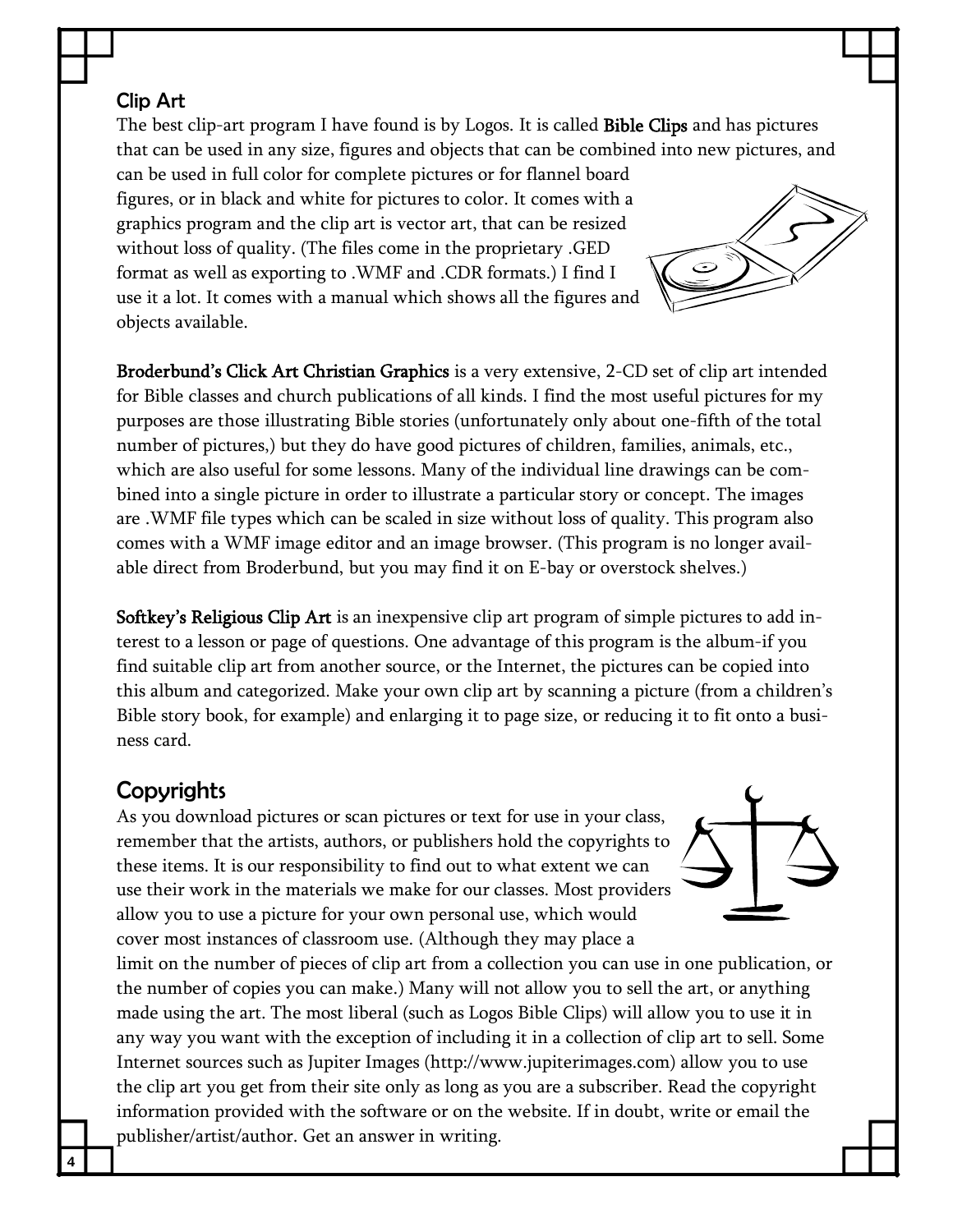# Miscellaneous

- Use a program such as Microsoft Publisher or Announcements by Parsons Technology to make greeting cards to send to students who are ab sent or having a birthday.
- · At the beginning of each quarter, send an invitation to the students who will be in the class. These could be made of paper folded in fourths, of special greeting card stock or of regular card stock (white or color) cut in fourths and sent as post cards.
- · Make attendance charts that follow the lesson.
- · Make or copy a basic scene that can be enhanced by purchased stickers.
- · Make a black & white scene or map that can be completed by adding colored shapes or figures.
- Sheets of stick-on address labels in sizes from  $1/2$ " x  $1-3/4$ " to  $8-1/2$ " x  $11$ " may be used to make stick-on titles, pictures, or descriptions. Pictures can be printed on larger labels and cut out for applying to the basic scene.
- · Use stickers that repeat the pictures on the memory verse cards and let the student apply an appropriate sticker every time he/she memorizes a verse.

# A List of Useful Products

#### The Basics:

- A Bible. Never start developing a lesson without reading the appropriate scripture in the Bible. For copying excerpts from the Bible, copy and paste from an on-line Bible such as Bible Gateway at http://Bible.gospelcom.net/
- · A computer
- · A color inkjet or laser printer
- · A scanner
- Storage Media (zip disks, CD-RW, etc.) You will want to save your materials on disk for re-use. The equipment doesn't have to be the latest and greatest or the most expensive, but should be adequate for the job you are trying to do without getting you so frustrated that you lose interest.

### Nice to Have:

- Laminating Machine with the appropriate lamination pouches, or peel and stick lamination paper (similar to con tact paper, but stiffer.)
- Paper Trimmer. If you purchase a roller blade type of paper cutter, you can purchase blades for it that create decorative edges.
- · Hole Punch

5 I

Decorative Scissors





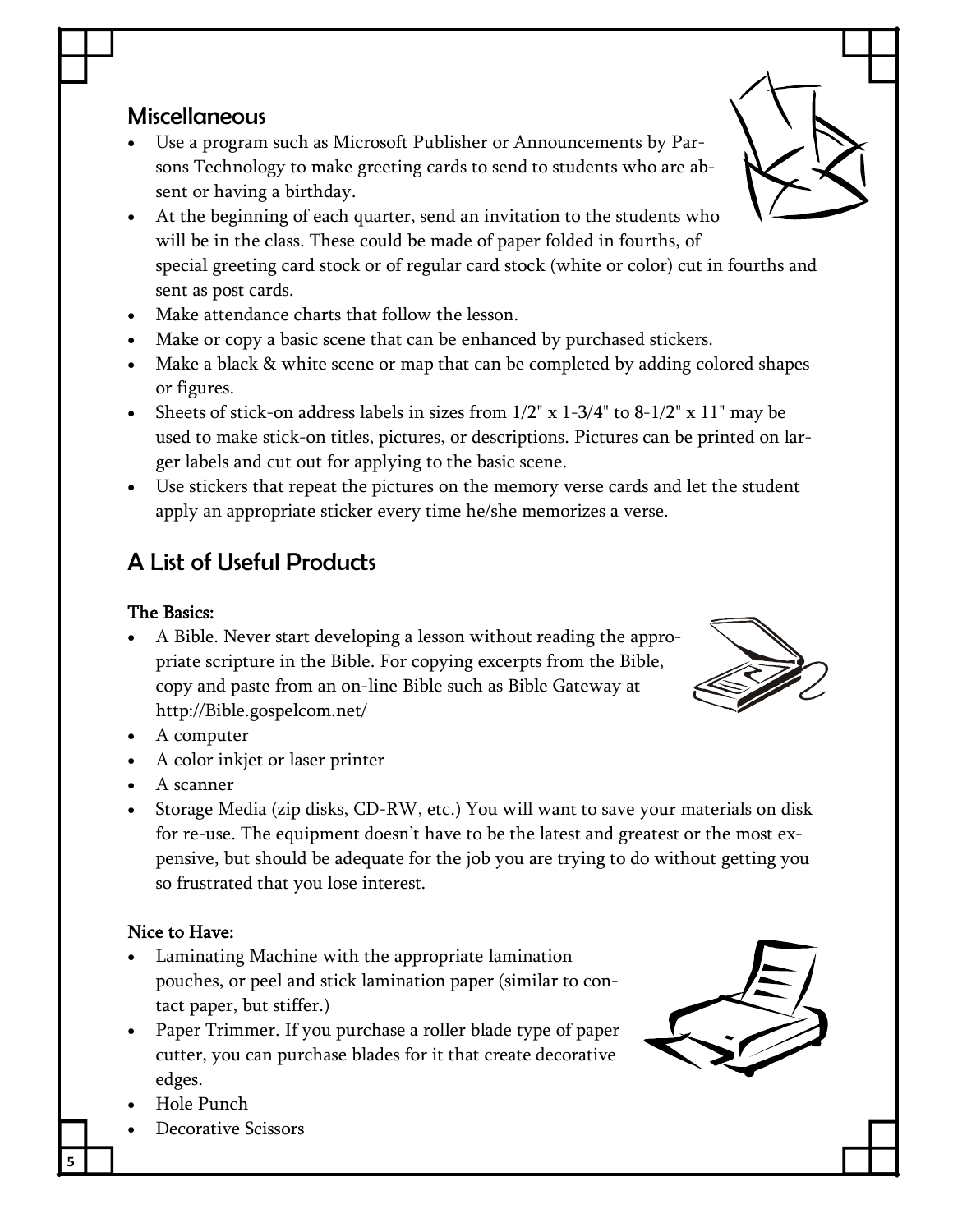#### Books:

- · One or more children's Bibles with colorful, historically accurate pictures (purchased for the pictures.)
- A children's Bible story book with simplified stories-one that covers the historical events of the Bible, at least from Genesis to Esther, and Mat thew to Acts. (purchased for the stories.)
- · Coloring Books with biblical themes, dollar stores often are great sources for these
- Other children's books of individual Bible stories (Avon, the make-up company, sometimes has some excellent materials in this category.)
- · A Bible atlas



#### Software:

6 |

- · Logos Bible Clips http://www.logos.com/ This comes with the Arts and Letters vector graphics program.
- · An image viewing program such as ACDSee http://www.acdsystems.com or Irfanview http://www.irfanview.com that will allow you to view clip art on any disk without in stalling the proprietary viewing program that comes with the clip art.
- An Image editing program that will open and work with both vector and bitmap images. I use Ulead's PhotoImpact http://www.ulead.com/pi/runme.htm. PaintShopPro http:// www.paintshoppro.com is also good. Both are reasonably priced.
- · Adobe's PhotoShop http://www.adobe.com/products/photoshop/ is an excellent pro gram, but is primarily focused on bitmap images and is more expensive..
- · Adobe Illustrator http://www.adobe.com/products/illustrator or Corel Draw http:// www.coreldraw.com allow you to open or create scaleable vector images. These are more expensive programs.
- · Other Religious Clip Art Software, as you come across it.
- · Microsoft Publisher http://office.microsoft.com, Adobe PageMaker http:// www.adobe.com/products/pagemaker/ or other page layout software.
- · PowerPoint http://office.microsoft.com/ or other presentation software if you have ac cess to an overhead projector or a classroom computer.